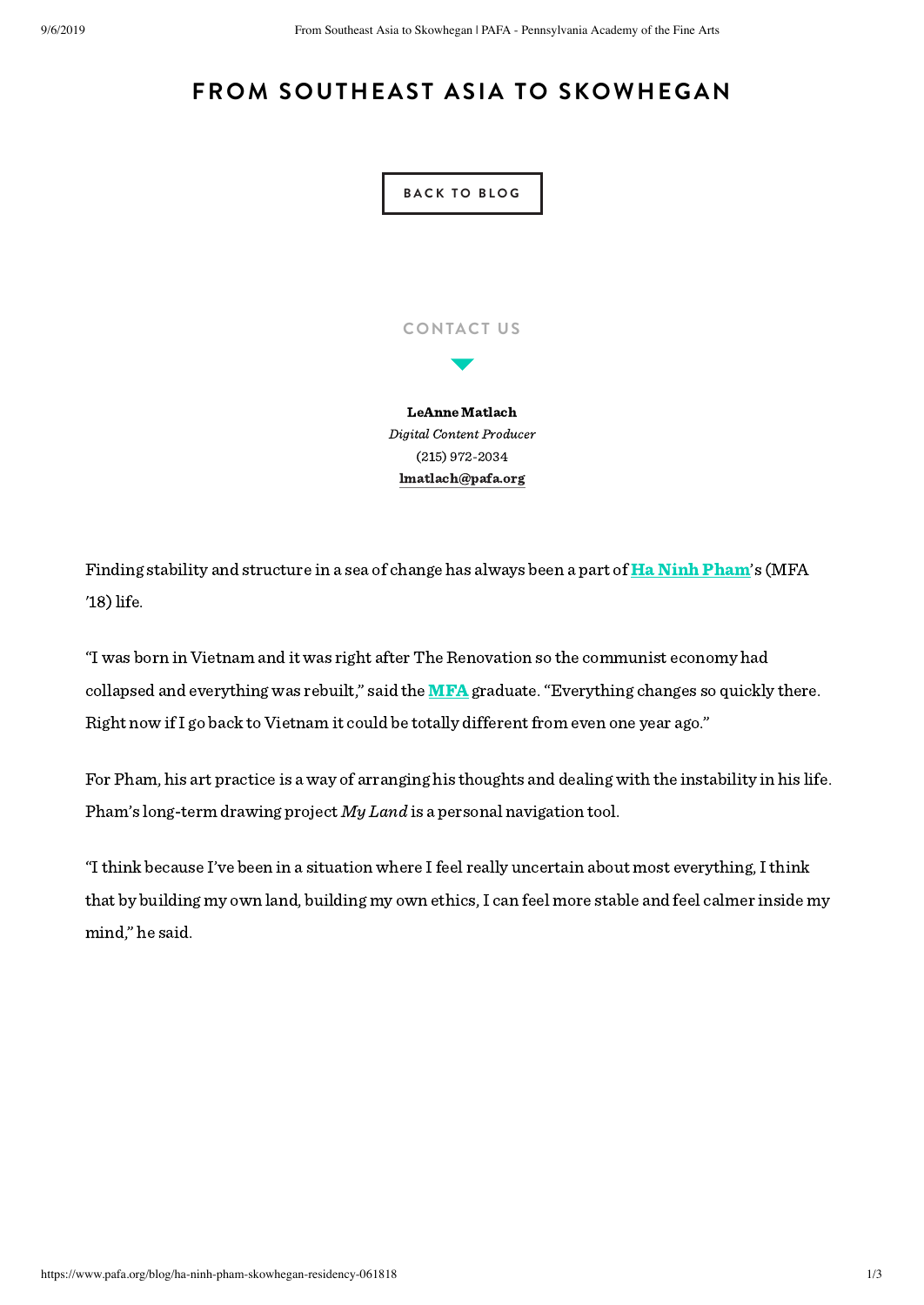9/6/2019 From Southeast Asia to Skowhegan | PAFA - Pennsylvania Academy of the Fine Arts



Ha Ning Pham (MFA '18) in the studio.

## $\mathbf O$

For the past two years, Pham has been tending to the drawing from his private studio at PAFA. He was introduced to the Master's program by PAFA alumni he met in Vietnam. Although he previously studied at the [Vietnam University of Fine Arts](http://mythuatvietnam.edu.vn/) and built up a strong set of skills, Pham came to PAFA looking to grow his ideas.

"I didn't know how to bring my art to the people. PAFA helped me in a way that I can contextualize my skill and it really gives me a free space so I can give a lot of my thoughts," he said."Since my second year,Ifeel like I've had a very clear approach about my art and Ifeel quite happy about that because it made me feel more confident in my art."

For his next journey into the unknown Pham is bringing his art to rural Maine. He's been accepted to the **[Skowhegan Summer Residency](https://www.skowheganart.org/)** for 2018.

"Ifeel like I can adapt easily to new situations because I got used to it already in Vietnam," Pham said.

Not knowing what he's getting into this summer is a perk of the program. Skowhegan residency organizers encourage participants to come prepared to work without a preconceived agenda, schedule, or project.